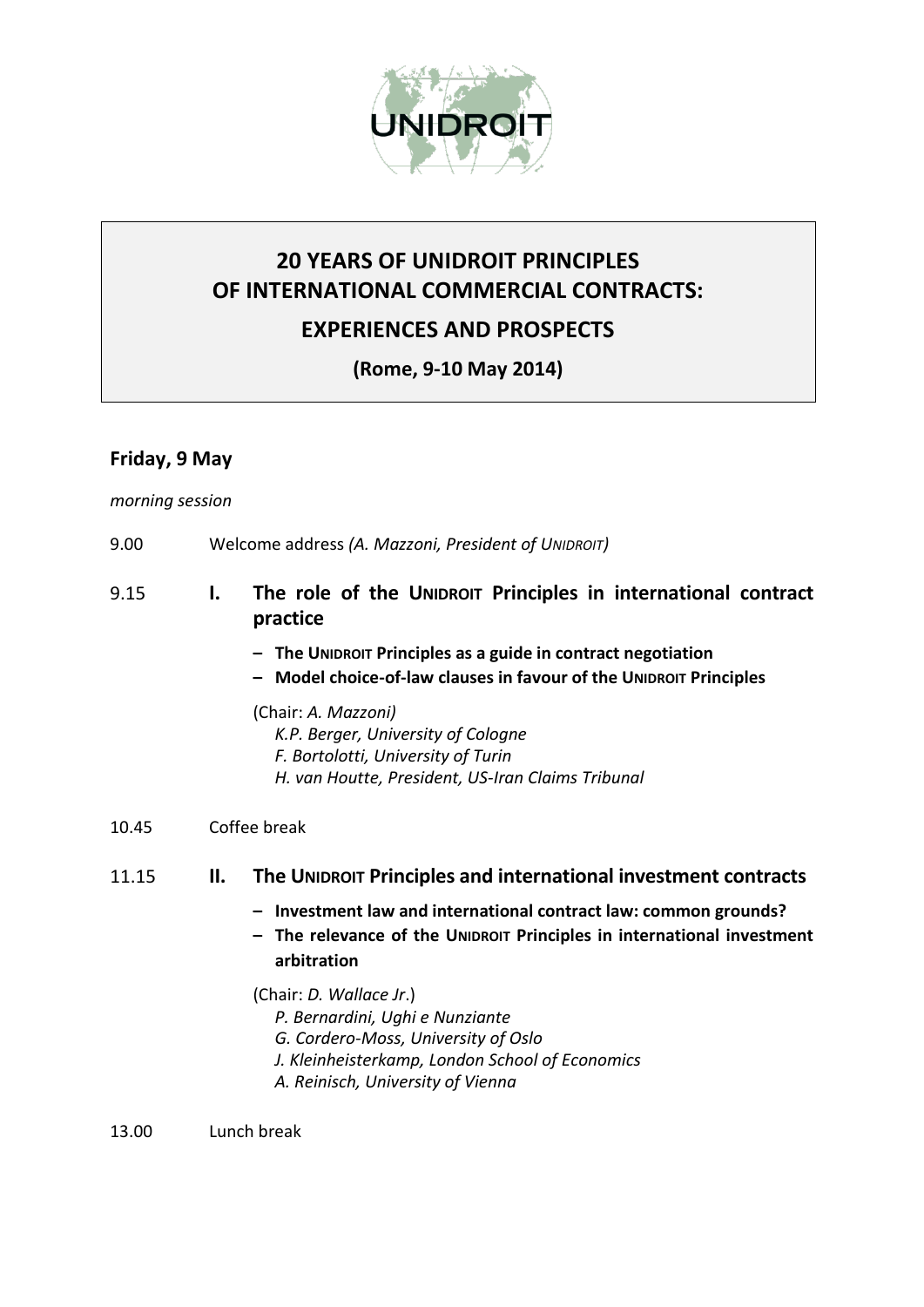#### *afternoon session*

## 14.30 **III. The application of the UNIDROIT Principles in international commercial arbitration**

- **– At the request of the parties**
- **– As expression of "general principles of law", the lex mercatoria, or the like**
- **– As "rules of law found to be appropriate" (Article 21(1) ICC Arbitration Rules)**
- (Chair: *M.J. Bonell*) *J. Bosco Lee, Universidade Positivo, Curitiba Y. Derains, Derains & Gharavi H. Grigera Naon, Washington College of Law H. Kronke, US-Iran Claims Tribunal F. Mazza, German Arbitration Institution*

16.30 Coffee break

17.00-18.00 Discussion

#### **Saturday 10 May**

#### *morning session*

#### 9.00 **IV. The UNIDROIT Principles as a means of interpreting domestic law**

- **– The UNIDROIT Principles as background law in applying domestic laws in an international context ("restatement function")**
- **– The UNIDROIT Principles and international uniform law instruments**

(Chair: *J.A. Estrella Faria) M. Bridge, London School of Economics M. Malaguti, Università Cattolica del Sacro Cuore R. Michaels, Duke University School of Law C. Ramberg, Stockholm University*

- 10.45 Coffee break
- 11.15-12.15 Discussion
- 12.15 Conclusions: *J.A. Estrella Faria, Secretary-General, UNIDROIT*

**Venue of the Conference: Angelicum Congress Centre, Pontificia Università San Tommaso d'Aquino, Largo Angelicum 1, Rome (opposite Villa Aldobrandini, the seat of UNIDROIT)**